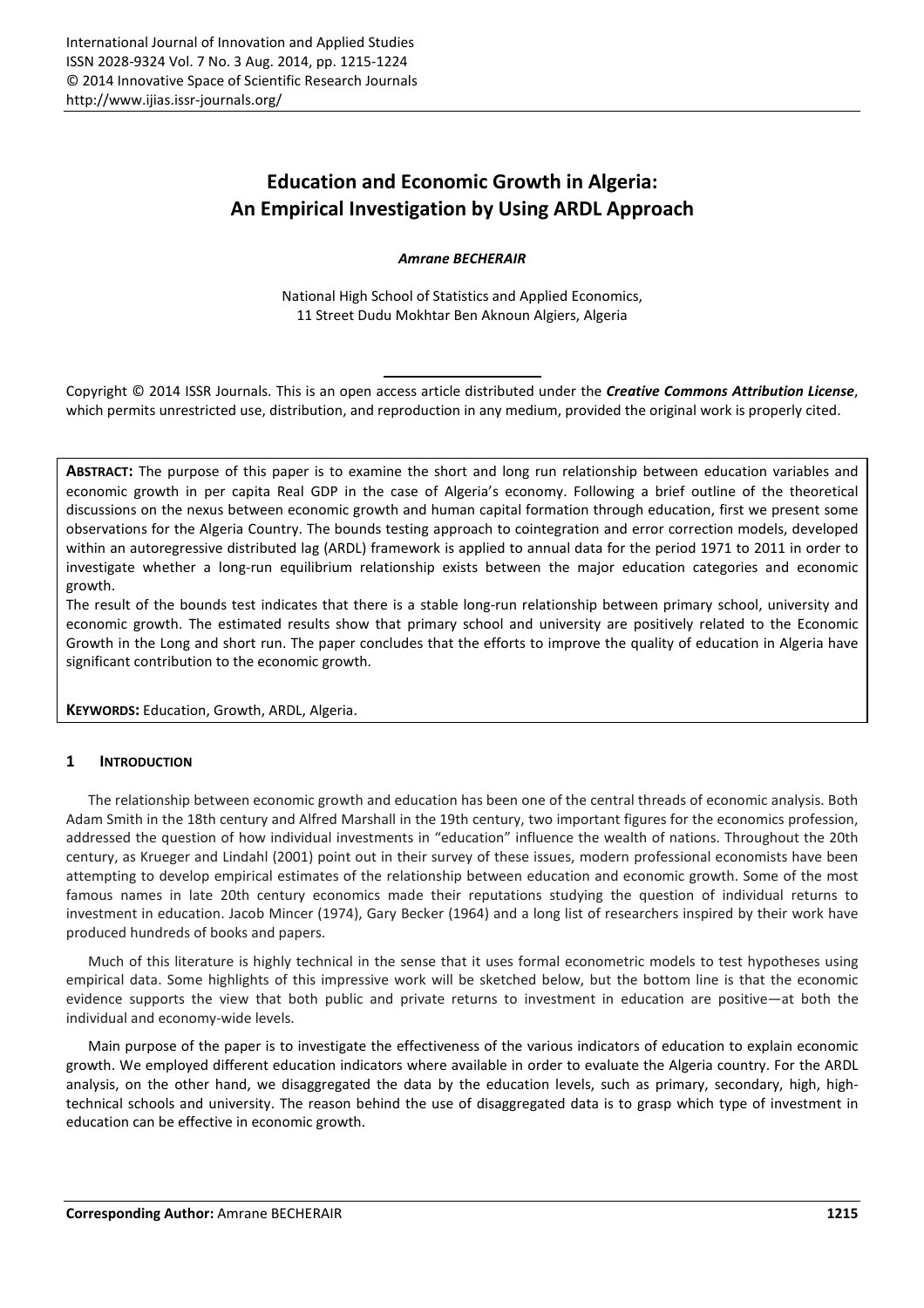The effectiveness will reduce if the education system serves inappropriately for the skill development and other labor quality issues in a particular country through improper investments in education. Our analyses show that improvement in the quality of education in primary and secondary levels have similar contribution to the Algerian economic growth.

#### **2 EDUCATION IN ENDOGENOUS GROWTH LITERATURE**

The endogenous growth literature captures the insight that the crucial force behind growth rates is the elimination of the tendency of diminishing returns to investment in a broad class of capital goods, including human capital. Antecedents of this literature utilize theories of technological progress, innovation and imitation (Romer, 1987; Grossman and Helpman, 1991), learning by doing (Stokey, 1991), and population change, fertility and human capital investment (Becker and Barro, 1988) in order to introduce increasing or constant returns to scale to the cumulative factor of production. Recent advances in the new growth theory identify, among many others, the degree of educational attainment as a crucial determinant of the long-run rate of Economic growth (*cf*. Gallipoli *et al*., 2006; Canton, 2007).

Following the lines of Uzawa (1965) and Lucas (1988), many theories have been developed to explain the process of human capital accumulation via investment in education, both public and private. In Uzawa (1965), an individual's productivity depends on how much time she devotes to education. In Lucas (1988), human capital is the engine of growth and is produced by a technology where the only input is human capital itself. Rebelo (1991) extended this model to add physical capital in the production of human capital. Becker *et al*. (1990) presented a model where human capital is accumulated through parent's home teaching.

Romer (1989) and Barro (1991) documented the importance of human capital in the context of conditional convergence and persistent economic growth. Borjas (1992) presented empirical evidence for human capital externalities by showing that the average level of human capital of the previous generations positively affected the current generation's productivity level.

Such developments in endogenous growth theory have opened a new avenue of research to study the influence of government spending on both consumption-saving decisions and, through the education system, on human capital accumulation itself.

King and Rebelo (1990), Lucas (1990), Rebelo (1991) and Jones *et al*. (1993) are among the studies of endogenous growth that analyze the consequences of distortionary taxation. While the studies mentioned above employ an infinite-horizon framework, Blanchard (1985) carried the argument of debt management into finite horizons and decisively influenced the stream of general-equilibrium modelling.

Ni and Wang (1994) and Glomm and Ravikumar (1997), both under the assumption of finite lifetimes, let public spending on education directly enter the production function of human capital. Ni and Wang (1994) adopted the theoretical framework of Becker and Barro (1988) and Becker *et al*. (1990), and examined the role of public expenditures on human capital formation.

 Glomm and Ravikumar (1997), in turn, focused on the growth effects of productive government spending and growth maximizing level of taxation in a dynamic general equilibrium model.

Azariadis and Drazen (1990) worked in a standard overlapping-generations (OLG) framework, where they modelled identical individuals that make decisions about their schooling. Davies and Whalley (1991) explored how explicit incorporation of human capital affects dynamic general equilibrium analysis of the effects of taxes on capital formation and welfare in a life-cycle growth model.

Jones and Manuelli (1992) highlighted the role of government as an income redistributor in an OLG framework that allows for persistent growth. Likewise, Buiter and Kletzer (1991; 1995) used OLG models to present the theoretical analysis of fiscal policies.

Heckman et al. (1998; 1999) utilized a dynamic general equilibrium model with heterogeneous agents, where they introduced skill formation and considered both the choice of educational level and the investment in on-the-job training. Their framework extends the analysis of Davies and Whalley (1991), who introduced human capital into the Auerbach-Kotlikoff (1987) model, but assumed only one skill.

Bräuninger and Vidal (2000) examined interactions between education policy and growth by an OLG model with two types of individuals – skilled and unskilled. Yeldan and Voyvoda (2000) utilized an OLG model of endogenous growth and investigated the fiscal alternatives of financing public education in a debt constrained economy framework.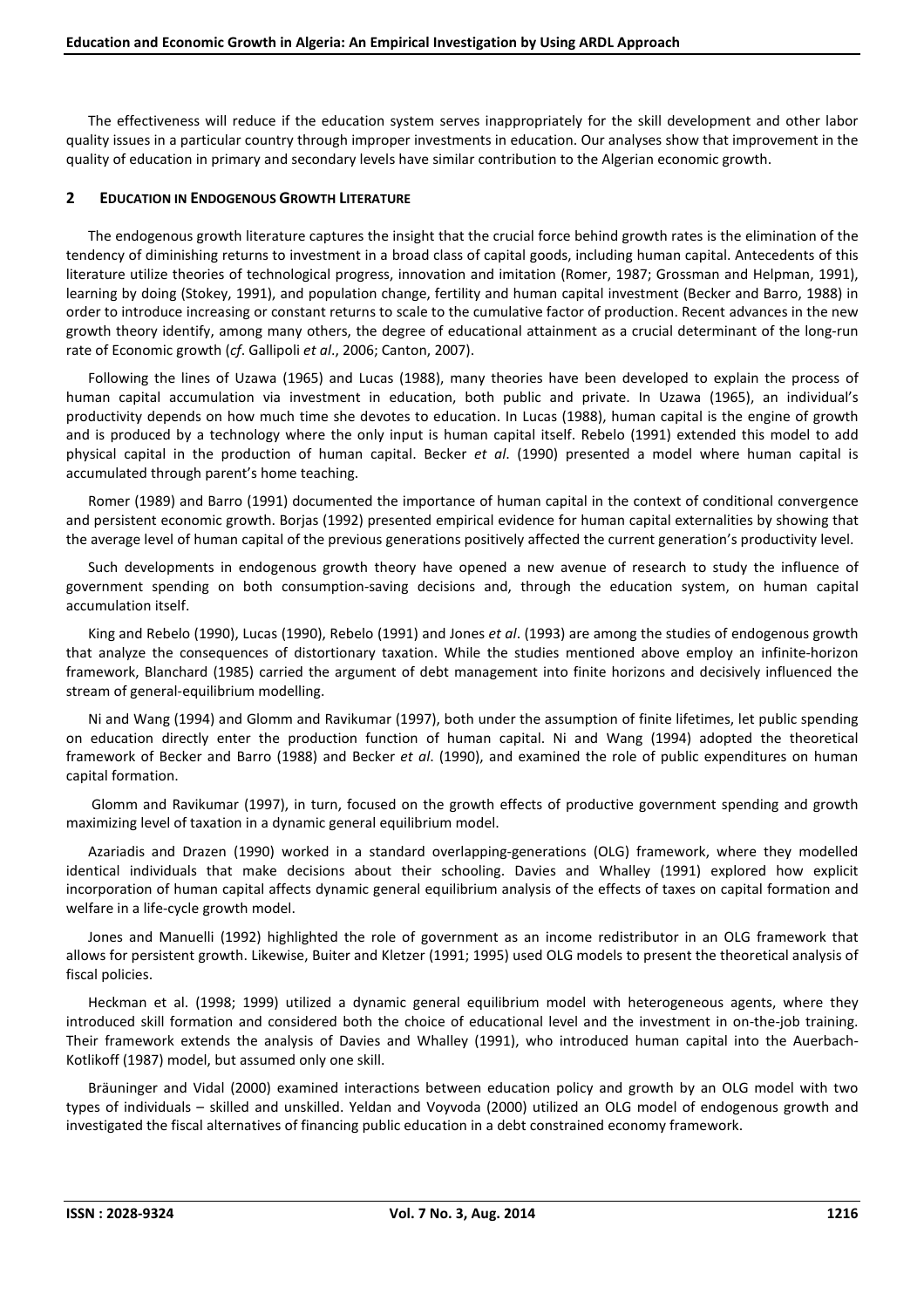Creedy and Gemmell (2005) utilized an endogenous growth model to examine the growth effects of human capital investment achieved through publicly provided, compulsory education. Lee (2005) developed an OLG model of career decisions, where an individual chooses between working in a white-collar occupation, working in a blue-collar occupation, attending school or remaining at home.

Gallipoli *et al*. (2006) examined the effects of alternative policies on the distribution of education in a general equilibrium. They built a life-cycle model with endogenous labor supply and education choices, allowing for agents' heterogeneity in several dimensions, and for incomplete insurance markets.

Sequeira and Martins (2008) used an endogenous growth model with human capital and unemployment, based on Mauro and Carmeci (2003), in order to study the effects of subsidies to education on economic growth.

| Date  | Concept                   | Exponent                 |
|-------|---------------------------|--------------------------|
| 1960s | Human capital theory      | Schultz, Becker, Mincer  |
| 1970s | Signaling and screening   | Arrow, stiglitz, .Spence |
| 1980s | Endogenous growth         | Lucas, Borner            |
| 1990s | Externalities, non-market | Venniker                 |

#### **3 EDUCATION AND ECONOMIC GROWTH: EMPIRICAL STUDIES**

Empirical estimation of the contribution of education to economic growth dates back to 1957 when Robert Solow published his seminal paper in *The Review of Economics and Statistics*. Solow's aim was to estimate the contribution of labor, capital and technological change to economic growth in the United States over the period 1909-1949 using the aggregate production function approach. He estimated the contributions of labor and capital and attributed the unexplained part of the total growth (i.e. the residual) to technological progress.

The value of the residual, known as total factor productivity (TFP), in Solow's model was excessively large (87.5 percent) and this drew the attention of many economists (for example, Kendrick (1961), Denison (1962) and Jorgenson and Griliches (1967)) to the problem of analyzing the effect of technological change (Elias 1992: 25).

Jorgenson and Griliches estimated TFP for the US at less than ten percent (Elias 1992: 26). The interpretation and measurement of total factor productivity has not been precise. As Lipsey and Carlaw (2004) point out many interpretations are often contradictory. Some argue that TFP reflects technological change (Barro, 1998a); others that it only reflects supernormal changes in technical progress (Hulten, 2000).

Denison (1962) adopted the conventional method of decomposing the growth of output into the growth of an array of production inputs (labor, capital, and land) together with the growth in TFP for the US for the period of 1909-57. For labor inputs, Denison took into account education, the gender and age composition of the labor force, hours of work and unemployment. He measured quality improvements in labor inputs by utilizing data on the change in the educational attainment profile of the labor force.

For capital inputs, Denison took into account, inter alia, change in the stock of capital composition by economic sector and foreign trade (Elias, 1992: 25). His evidence demonstrated that education has a significant impact on the quality of labor, thereby affecting long-run economic growth. That is, as more educated people enter the labor force, the average level of educational attainment of the workforce increases, and the more able is this workforce to implement technological advances.

Later studies by Jorgenson, Gollop and Fraumeni (1988), Jorgenson and Fraumeni (1992), Mankiw, Romer and Weil (1992) and Hall and Jones (1999) also estimated the contribution of education to economic growth by utilizing the growth accounting methodology.

The contribution of education to economic growth has also been the focus of the new growth theory, which emerged in the 1980s. Two of the architects of this theory are Romer and Lucas.

Romer (1986) argued that investing in education, training and research and other forms of human capital may help overcome the problem of diminishing returns and thus assist in achieving long-run economic growth. He further asserts that the acquisition of human knowledge, which has increasing marginal productivity, should be included as a part of factor Inputs for production. His model, based on the analysis of the role of research and development (R & D) in long run growth, placed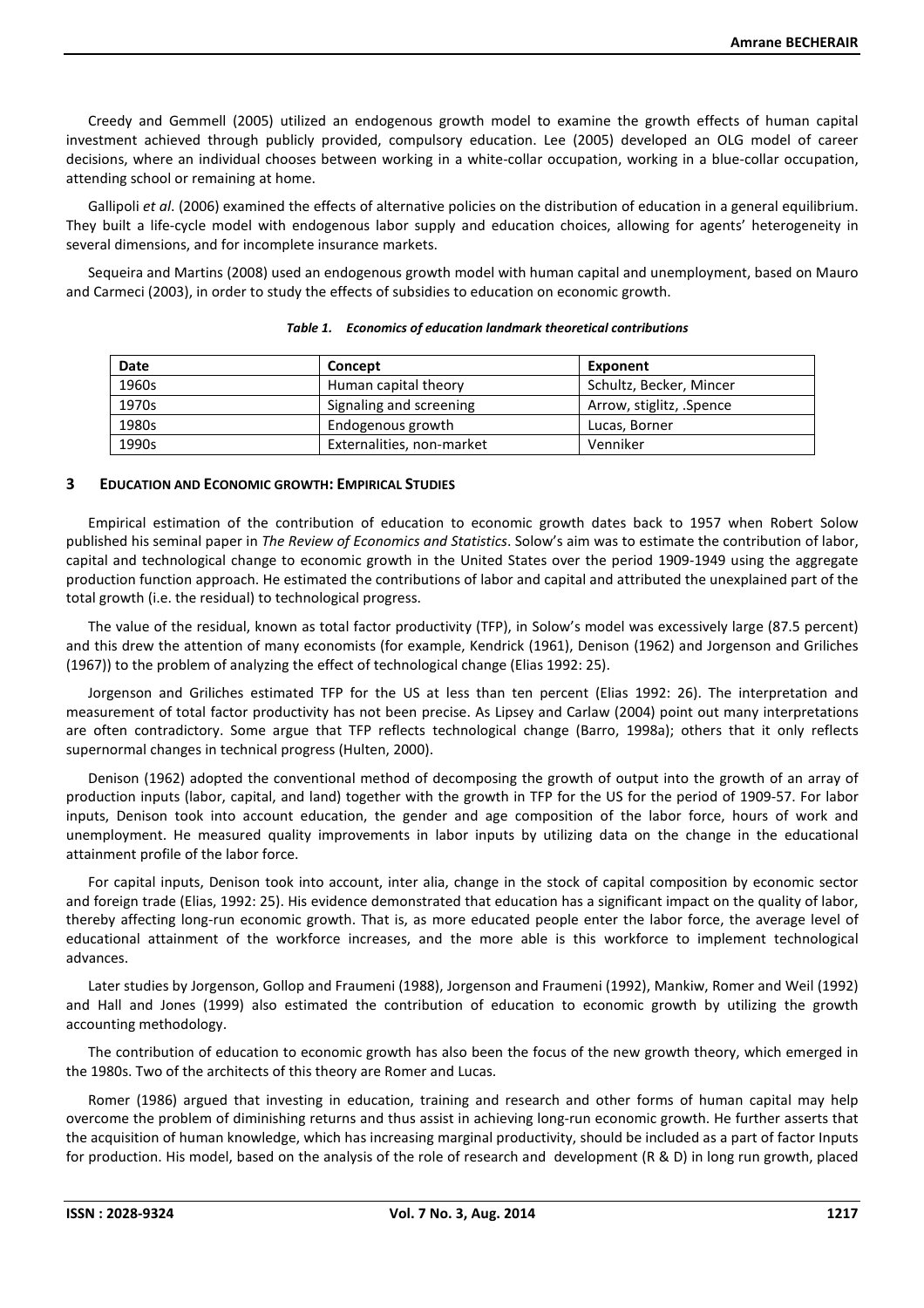emphasis on incentives to generate new ideas by firms. According to Temple (2001: 4), Romer's framework "opens up the possibility that even a one-off increase in the stock of human capital will raise the growth rate indefinitely".

Lucas (1988) argued that the level of output is a function of the stock of human capital, where human capital refers to knowledge, obtained through education, rather than skills. In other words, the Lucas model is based on knowledge accumulation as in the Romer's model, but in a more direct way. His model made it possible to take into account the policy interventions and nature of institutions that influence the long run economic growth rate (Dowrick, 2003).

Temple (2001) mentioned that there are three reasons why the model of new growth theory is so important. First, it highlights education as a central determinant of economic growth. Second, it shows that even a *laissez faire* approach to the acquisition of human capital can stimulate growth. Finally, it exposes opportunities for policymakers to target growth by subsidising education and by providing tax and other incentives to private firms for their R & D expenditure. These are the arguments used by third world countries and their sponsors – the International Monetary Fund and the World Bank - to use donated and cheap loan funds to increase participation in education as the first step toward economic independence.

Whilst the literature unanimously supports the inclusion of human capital in models of economic growth, it is less clear regarding which education measures best represent its impact on growth. Chou (2003) used average years of schooling for employed workers in his estimation, using the growth accounting framework of the influences on economics growth in Australia between 1960 and 2000. Other parameters in his model were research intensity (measured by number of scientists and engineers engaged in research and development) and population growth.

Proxies for the quantity and quality of human capital include primary or secondary school enrolments as a percentage of the appropriate age population (see Barro (1989) for an example of this use.) In the main these are seen as quantity measures of human capital. However, Clements *et al.* (2003) used secondary education enrolments as a measure of the *quality* of human capital.

 Other proxies for human capital are average levels of educational attainment and various characteristics of the labor force (Denison, 1962; Selowsky 1969; Griliches and Mason 1972; Hu 1976; Maglen 1991; Griliches 1997; Sianesi and Van Reenen 2000; Dowrick 2002; 2003; Ok and Tergeist, 2002; and Soto, 2002)

In Australia, some attention has been paid to the measurement of real GDP and real GDP per capita over time and the long and short run determinants of economic growth, including education. Two examples are McLean and Pincus (1983) who used educational attainment as a measure of living standards and Pope and Alston (1989) who studied the effect of human capital accumulation on growth. Recently Australia's data clearing house, the Australian Bureau of Statistics (ABS), has turned its attention to the construction of a measure of human capital within a national accounting framework (Wei, 2004).

A number of studies have previously looked at the broad contribution of schooling to growth in Australia, namely the effect on growth rates or levels from a one year increase in the average level of schooling. Benhabib and Spiegel (1994) found an extra year of schooling contributed 0.3 percentage points to long run economic growth in Australia. Estimates by Frantzen (2000) and Dowrick and Rogers (2002) are 0.8 percentage points and between 0.2 and 0.5 percentage points, respectively.

Dowrick (2003) argued that the available evidence pointed to real GDP growth of up to 8 percent (a transition over four decades that shifts the long run trend rate of growth upwards) if the average level of educational attainment of the workingage Australian population grew by one year.

Dowrick's estimate concurs with the aforementioned annual long run growth estimates of Benhabib and Spiegel (1994), Frantzen (2000) and Dowrick and Rogers (2002), together with growth in earnings estimates by Miller, Mulvey and Martin (1995) and Preston (1997) of 4.5 to 8.3 percent and 12.8 to 63.0 percent respectively.

No studies of long run economic growth in Australia have examined the influence of schooling beyond the aggregate level. Neither have there been growth studies examining quality aspects of schooling. The time is ripe for both of these issues to be addressed.

# **4 EDUCATION AND ECONOMIC GROWTH: CASE STUDY: ALGERIA**

In 2012, the Algerian economy grew by 2.5%, up slightly from 2.4% in 2011. Excluding hydrocarbons, growth has been estimated at 5.8% (up from 5.7% in 2011). Inflation is increasing and is estimated at 8.9% (up from 4.49% in 2011). Despite the financial authorities' good performance, which was due to modernisation reforms, the budget deficit widened to 3.3% of GDP in 2012 (as against 1.3% in 2011) due to the continuation of the expansionary fiscal policy initiated in 2011 to meet strong social demands in terms of purchasing power, jobs and housing. The oil and gas sector is the country's main source of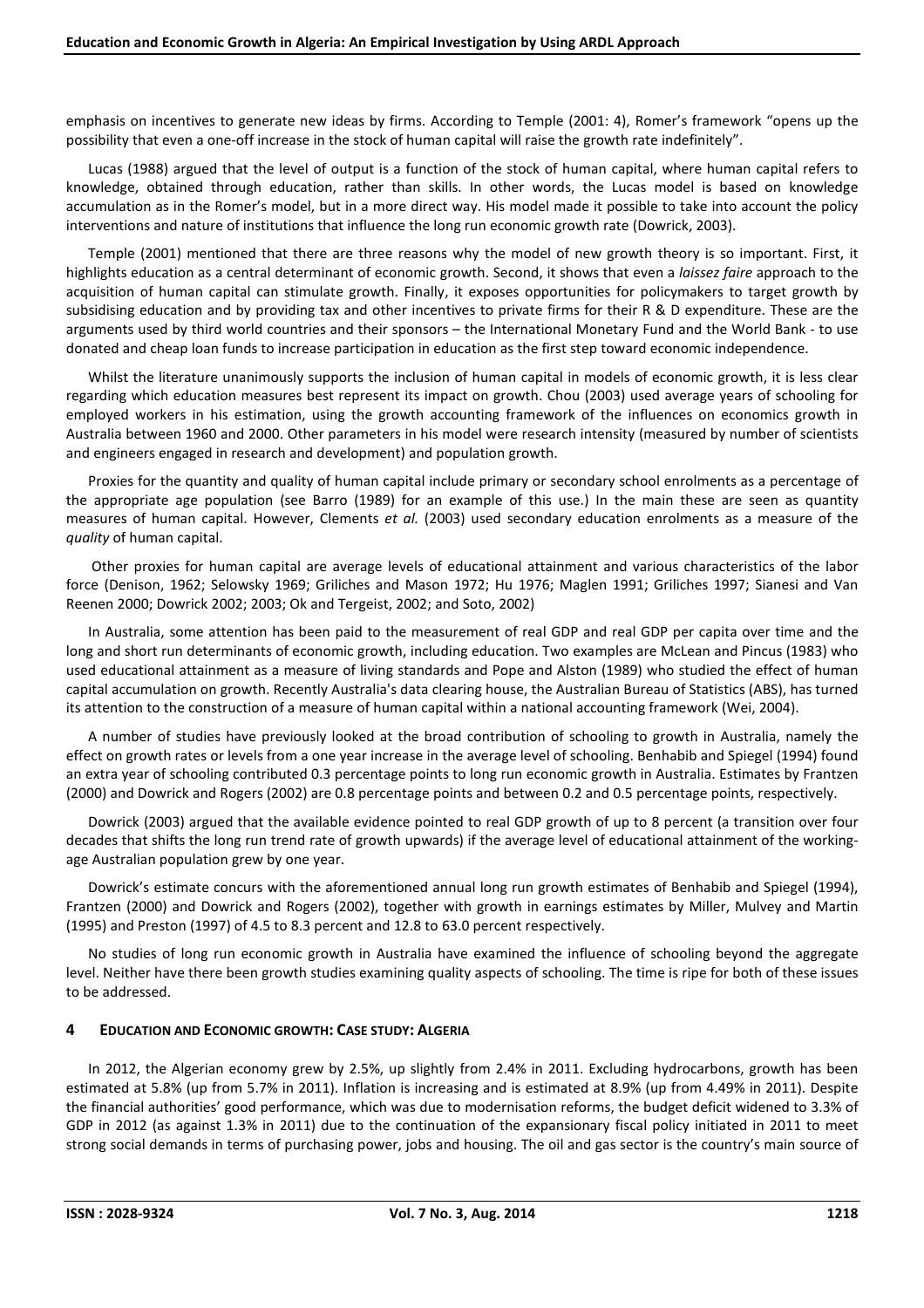revenues, having generated about 70% of total budget receipts. The economy is projected to grow by 3.2% in 2013 and by 4.0 % in 2014.

The country's external position remained comfortable in 2012, with a trade surplus of about USD 27.18 billion. The current-account surplus is estimated at 8.2% of GDP and official foreign-exchange reserves have been estimated at USD 190.7 billion at end-December 2012, or the equivalent of more than three years of imports of non-factor goods and services. Oil and gas export earnings made up more than 97% of total exports.

Algeria has enormous possibilities to boost its economic growth, including huge foreign-exchange reserves derived from oil and gas. A development strategy targeting stronger, sustained growth would create more jobs, especially for young people, and alleviate the housing shortage the country is facing. The national strategic option is therefore to revitalise the process intended to diversify the economy starting with the non-oil sector while deepening the reforms needed for the structural transformation of the economy.

In contrast,, Primary education is mandatory and lasts for nine years (École fondamentale). Secondary education is compulsory and consists of a three-year cycle of study provided in secondary schools and technicums. There are three branches of secondary education: general, specialized, and technical/vocational. Students in general secondary and specialized secondary education study for three years and sit for the Baccalauréat examination. Successful students are awarded the "Baccalauréat de l'Enseignement secondaire" in one of the various streams offered.

The Baccalauréat gives access to higher education but some institutions require it to be of a certain type (science, arts, etc.). The objective of technical and vocational secondary education is to prepare students for active life and industry (technicians and qualified workers).

Studies last between one and four years, according to the type of training undertaken and can also lead to higher education. Higher education is provided by universities, specialized institutes, national institutes of higher education, and teacher training institutes, which fall under the responsibility of the Ministry of Higher Education and Scientific Research, as well as by institutes run by other ministries. The specific degrees awarded are determined by the field of study, not the institution. The Ministry of Higher Education approves the curriculum, which is standardized for each field of study. Algerian institutions also award graduate degrees (Diplômes de Postgraduation) in most fields in which a Licence or DES is awarded.

By 2015, Algeria will have met the targets of education at the primary, secondary and tertiary levels. In 2004, the total number of students at all levels of education represented 27 percent of the total population. Since 1990, the government has been investing about 5.8 percent of its GDP in education.159 As a result, the levels of education are comparable to those in developed countries. In 2003/2004, 95.3 percent of girls completed primary school160 whereas the number of girls enrolled in secondary school was slightly higher than boys161. Similarly, 61 percent of total graduates in tertiary education are women.

The investment in education resulted in a decrease in illiteracy rates for women between 1990 and 2002, declining from 59 percent to 40 percent.163 significant progress can also be seen in women's youth literacy which increased from 68 percent in 1990 to 86 percent in 2004.

Since 2000, specific measures have been adopted to integrate students who are facing educational difficulties including those who have not attended schools or not completed their education. The programs (job placement and practical training) implemented by the Ministries of Professional Training and National Education target young adults aged 16 and older, focusing specifically on disadvantaged groups.

In 2011, The national education service has 7.38 million children in primary (44%), middle (42.8%) and secondary (13%) schools. The number of girls is put at 3.64 million, or 49.3% of pupils, for a ratio of 97 girls for every 100 boys. Almost 208 000 pupils are educated through correspondence courses and 18 000 are privately schooled. There are more than 22 000 schools nationwide. Some 1.25 million students were enrolled in higher education in 2011-12. The literacy rate is 80%. As part of its national literacy strategy, the country aims to cut by 22% the rate of illiteracy among those aged 10 and above by 2012.

The challenge faced by the Government as stated in the national report is to **improve the quality and content of the education system** and professional training programs with the purpose of promoting gender equality.

# **5 METHODOLOGY AND DATA**

The variable in this study, the Gross domestic product (GDP) per capita (annual Growth), is measured as the major education categories, which are primary school (PRY), Middle school (MIE) secondary school (SEC), and university (TER). All variables are expressed in natural logarithms in order to estimate their elasticities.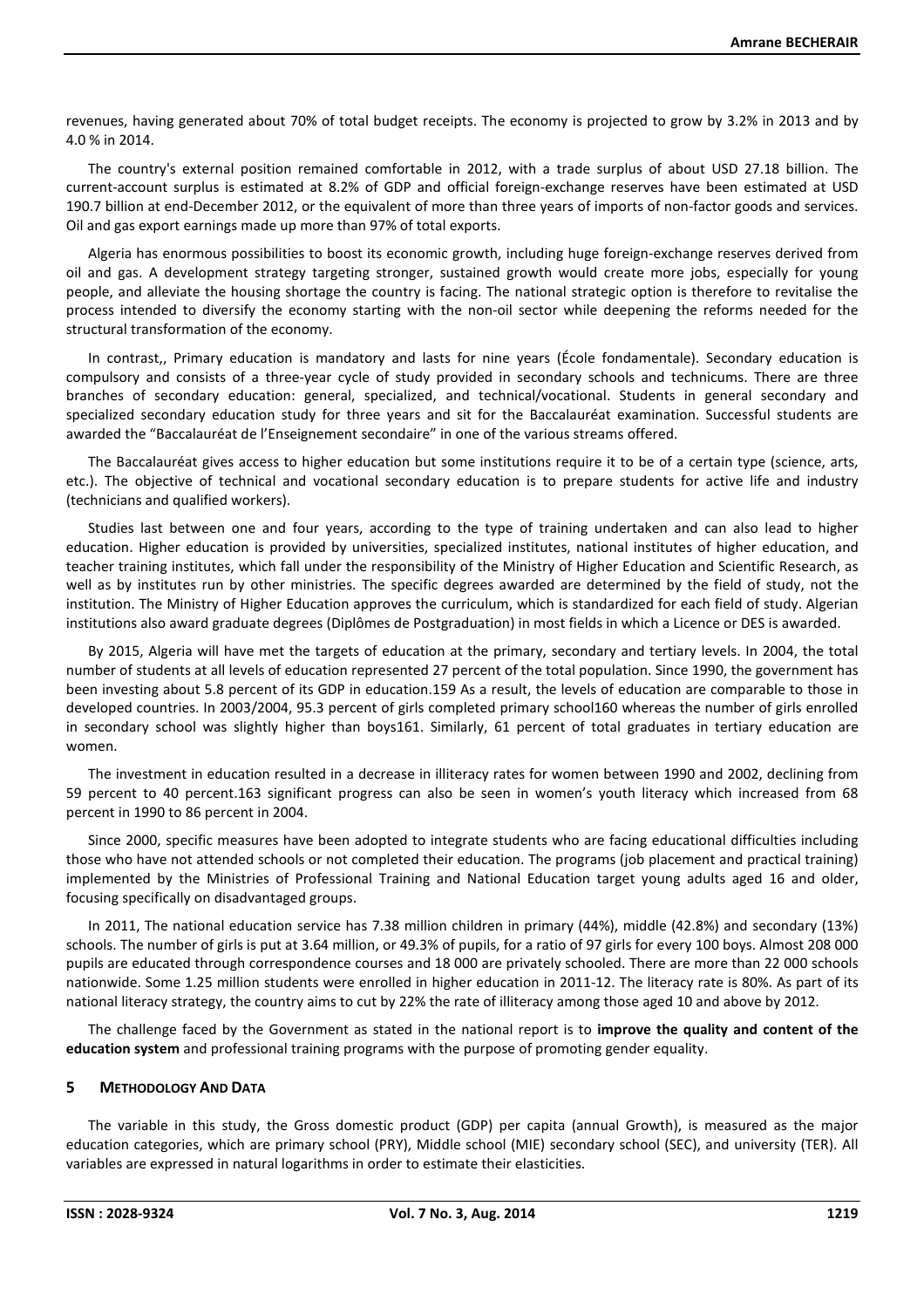The traditional approach to determining long run and short run relationships among variables has been to use the standard Johanson Cointegration and VECM framework, but this approach suffers from serious flaws as discussed by Pesaran et al. (2001). We adopt the autoregressive distributed lag (ARDL) framework popularized by Pesaran and Shin (1995, 1999), Pesaran, et al. (1996), and Pesaran (1997) to establish the direction of causation between variables. The ARDL method yields consistent and robust results both for the long run and short-run relationship education and economic growth variables. This approach does not involve pretesting variables, which means that the test for the existence of relationships between variables is applicable irrespective of whether the underlying regressors are purely I(0), purely I(1), or a mixture of both. In order to obtain robust results, we utilize the ARDL approach to establish the existence of long-run and short-run relationships. ARDL is extremely useful because it allows us to describe the existence of an equilibrium/relationship in terms of long-run and short-run dynamics without losing long-run information. The ARDL approach consists of estimating the following equation.

∑ ∑ = = ∆ = + <sup>−</sup> + <sup>−</sup> + <sup>−</sup> + <sup>−</sup> + <sup>−</sup> + ∆ <sup>−</sup> + ∆ <sup>−</sup> *p j p j LnPRY<sup>t</sup> LnMIE<sup>t</sup> LnSEC<sup>t</sup> LnTER<sup>t</sup> LnGDP<sup>t</sup> <sup>j</sup> LnGDP jt <sup>j</sup> LnPRY jt LnGDP c* 0 0 <sup>δ</sup> <sup>1</sup> <sup>1</sup> <sup>δ</sup> <sup>2</sup> <sup>1</sup> <sup>δ</sup> <sup>3</sup> <sup>1</sup> <sup>δ</sup> <sup>4</sup> <sup>1</sup> <sup>δ</sup> <sup>5</sup> <sup>1</sup> <sup>α</sup> <sup>ω</sup> .......................................................( ) 1 0 0 0 ∑ ∑ ∑= − = = + ∆ <sup>−</sup> + ∆ <sup>−</sup> + ∆ + *p j j jt t p j p j* <sup>ϕ</sup> *<sup>j</sup> LnMEI jt* <sup>θ</sup> *<sup>j</sup> LnSEC jt* γ *LnTER* <sup>ε</sup>

The second part of the equation with  $\alpha_j,\omega_j,\phi_j,\theta_j,$  and  $\gamma_j$  represents the short-run dynamics of the model whereas the parameters  $\delta_1, \delta_2, \delta_3, \delta_4$  and  $\delta_5$  represents the long-run relationship. The null hypothesis of the model is:

$$
H_0: \delta_1 = \delta_2 = \delta_3 = \delta_4 = \delta_4 = 0
$$
 (There is no long-run relationship)

$$
H_1: \delta_1 \neq \delta_2 \neq \delta_3 \neq \delta_4 \neq \delta_4 \neq 0
$$

We start by conducting a bounds test for the null hypothesis of no cointegration. The calculated F-statistic is compared with the critical value tabulated by Pesaran (1997) and Pesaran et al. (2001). If the test statistics exceeds the upper critical value, the null hypothesis of a no long-run relationship can be rejected regardless of whether the under lying order of integration of the variables is 0 or1. Similarly, if the test statistic falls below a lower critical value, the null hypothesis is not rejected. However, if the test statistic falls between these two bounds, the result is inconclusive. When the order of integration of the variables is known and all the variables are *I(1)*, the decision is made based on the upper bound. Similarly, if all the variables are *I(0)*, then the decision is made based on the lower bound.

The ARDL methods estimates  $(p+1)^k$  number of regressions in order to obtain the optimal lag length for each variable, where p is the maximum number of lags to be used and k is the number of variables in the equation.

In the second step, if there is evidence of a long-run relationship (cointegration) among the variables, the following longrun model (Equation 2) is estimated,

.................... ( ) 2... 1 2 3 4 5 0 0 0 0 0 ∑ ∑ ∑ ∑ ∑= − = − − = = = = + <sup>−</sup> + <sup>−</sup> + + + + *p j j jt t p j jt j jt p j j p j p j LnGDP c* <sup>α</sup> *<sup>j</sup>LnGDP jt* <sup>ω</sup>*jLnPRY jt* <sup>ϕ</sup> *LnMIE* <sup>θ</sup> *LnSEC* <sup>γ</sup> *LnTER* <sup>ε</sup>

If we find evidence of a long-run relationship, we then estimate the error correction model (ECM), which indicates the speed of adjustment back to long-run equilibrium after a short-run disturbance. The standard ECM involves estimating the following equation.

$$
\Delta InGDP = c + v(ECM)_{t-1} + \sum_{j=0}^{p_1} \alpha_j \Delta InGDP_{t-j} + \sum_{j=0}^{p_2} \omega_j \Delta InPRY_{-j} + \sum_{j=0}^{p_3} \varphi_j \Delta InMIF_{t-j} + \sum_{j=0}^{p_4} \theta_j \Delta InSEG_{-j} + \sum_{j=0}^{p_5} \gamma_j \Delta InTER_{-j} + \varepsilon, \dots \dots (3)
$$

The Third equation with  $\alpha_j,\omega_j,\phi_j,\theta_j,$  and  $\gamma_j$  represents the short-run dynamics of the model whereas the parameter  $\nu$ represent error correction Coefficient. The model (ECM) is:

$$
ECM_t = LnGDP_t - C_0 - \hat{\beta}_1 LnPRY_t + \hat{\beta}_2 LnMIE_t + \hat{\beta}_3 LnSEC_{t-1} + \hat{\beta}_4 LnTER
$$
.................(4)

To ascertain the goodness of fit of the ARDL model, diagnostic and stability tests are conducted. The diagnostic test examines the serial correlation, functional form, normality, and hetroscedasticity associated with the model. The structural stability test is conducted by employing the cumulative residuals (CUSUM) and the cumulative sum of squares of recursive residuals (CUSUMSQ).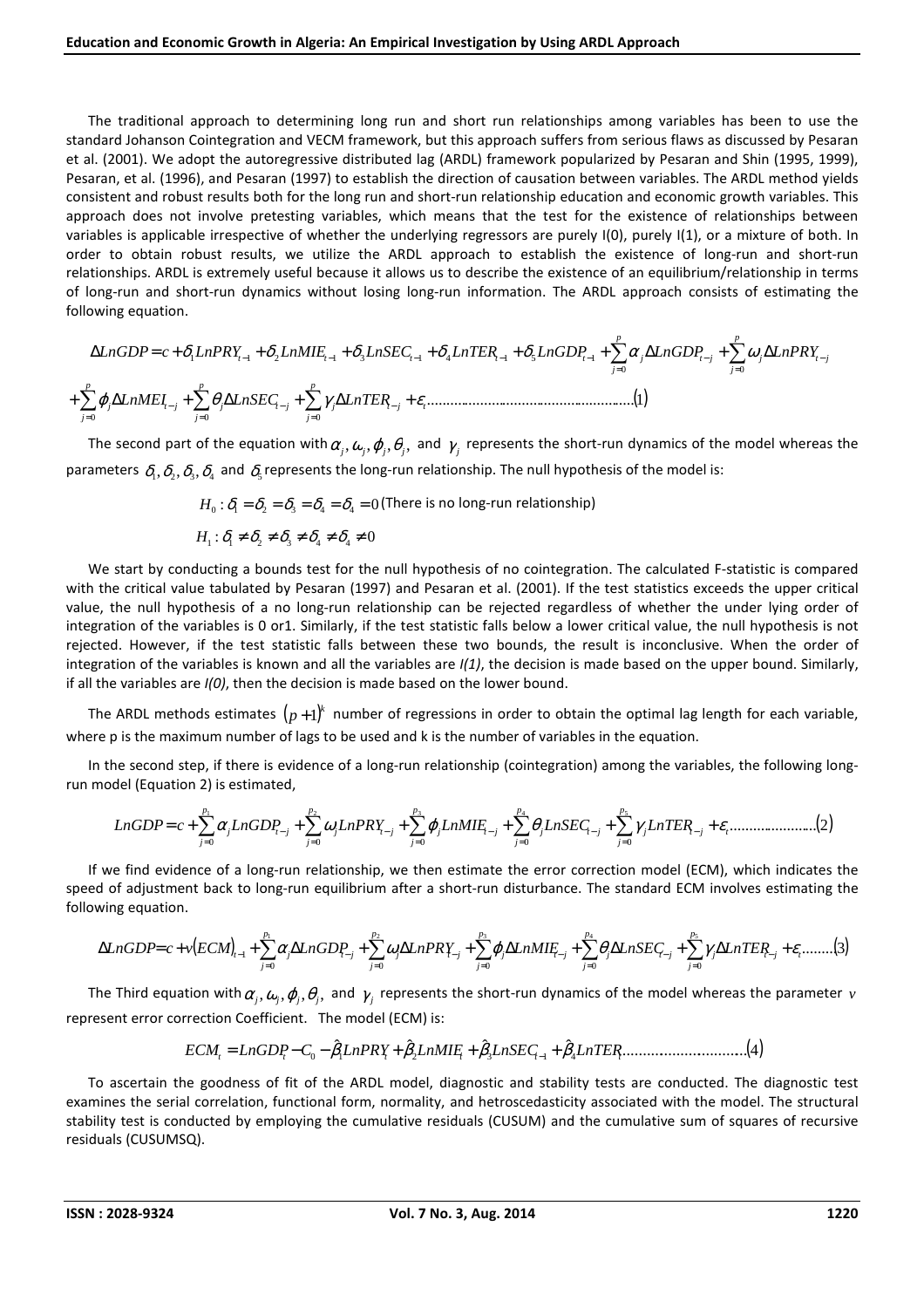Furthermore, we simulate VDCs and IRFs for further inferences. VDCs and IRFs serve as tools for evaluating the dynamic interactions and strength of causal relations among variables in the system. The VDC indicates the percentages of a variable's forecast error variance attributable to its own innovations and innovations in other variables. Thus, from the VDC, we can measure the relative importance of the RER, income, and money fluctuations in accounting for fluctuations in the trade balance variable. Moreover, the IRF traces the directional responses of a variable to a one-standard deviation shock to another variable. This means that we can observe the direction, magnitude, and persistence of Gross domestic product (GDP) per capita to variations in the RER, education.

We are using time series annual data that cover the period of 1971 – 2011 and it is provided by the Algerian Statistical office, the World Bank World Development Indicators (WDI, 2013), UNICSO, BARRO AND LEE.

#### • **Empirical Analysis:**

Before testing the cointegration relationship, a test of order of integration for each variable using the Augmented Dickey-Fuller (ADF) and Phillips Perron (PP) tests are conducted. Even though the ARDL framework does not require the pre-testing of variables, the unit root test could help in determining whether or not the ARDL model should be used. The results in Table-1 and 2 are the unit root test results of the Augmented Dickey-Fuller and Phillip Perron tests, respectively, showing that there is a mixture of I(1) and I(0) of underlying regressors and that, therefore, we can proceed with ARDL testing.

The Gross domestic product (LnGDP) per capita, primary school (LnPRY), and university (LnTER) are integrated to the order of one I (1), while the Middle school (LnMIE), secondary school (LnSEC), are integrated to the order of zero I (0).

| <b>Variables</b> | <b>Augmented Dickey-Fuller test statistic</b> |                   | <b>Philips Perron Test statistic</b> |                   |
|------------------|-----------------------------------------------|-------------------|--------------------------------------|-------------------|
|                  | Intercept                                     | Intercept & trend | Intercept                            | Intercept & trend |
| LnGDP            | $-1.203033$                                   | $-2.220413$       | $-1.203033$                          | -1.971392         |
|                  | (0.668)                                       | (0.4655)          | (0.6638)                             | (0.5987)          |
| <b>DLnGDP</b>    | $-5.208586$                                   | $-5.237312$       | $-5.197759$                          | $-5.223757$       |
|                  | $(0.0001)$ ***                                | $(0.0006)$ ***    | $(0.0001)$ ***                       | $(0.0007)$ ***    |
| LnPRY            | 0003444                                       | 3.075627          | $-3.185621$                          | 0.021838          |
|                  | (0.9529)                                      | (1.00)            | $(0.0283)$ **                        | (0.9952)          |
| <b>DLnPRY</b>    | $-334454$                                     | $-1.430743$       | $-3.561048$                          | $-5.763330$       |
|                  | $(0.0539)$ **                                 | (0.8349)          | $(0.0113)$ **                        | $(0.0001)$ ***    |
| <b>LnMIE</b>     | $-5.195827$                                   | $-3.979480$       | -4.942709                            | $-2.946748$       |
|                  | $(00001)$ ***                                 | $(0.0183)$ **     | $(0.0002)$ ***                       | (0.1595)          |
| <b>LnSEC</b>     | $-7.529001$                                   | $-1.944679$       | $-7.529001$                          | $-1.845531$       |
|                  | $(0.00)$ ***                                  | (0.6123)          | $(0.00)$ ***                         | (0.6636)          |
| <b>LNTER</b>     | $-2.256500$                                   | $-2.906662$       | $-2.316852$                          | $-2.895541$       |
|                  | (0.1906)                                      | (0.1713)          | (0.1718)                             | (0.1747)          |
| <b>DLnTER</b>    | $-4.927760$                                   | $-5.045568$       | $-5.015243$                          | $-5.462535$       |
|                  | $(0.0003)$ ***                                | (0.0011) ***      | $(0.0002)$ ***                       | $(0.0003)$ ***    |

#### *Table 2. Unit-Root Estimation*

Note:\*,\*\* ,\*\*\* represents significant at 1%, 5% and 10%.

Now we turn to the ARDL approach to determining long-run relationships as mentioned in Table-4. The main assumption of ARDL is that the variables in model are counteracted to the order of *I(0)* or *I(1)* or both. This lends support to the implementation of bounds testing, which is a three step procedure. In the first step, we select a lag order on the basis of the Schwarz Bayesian criteria (SBC) because the computation of F-statistics for cointegration is very sensitive to lag length. The lag length that minimizes SBC is one. The calculated *F*-statistic (*F*-statistic = 6.30) is higher than (4.47) at a 5% level of significance (Table 3):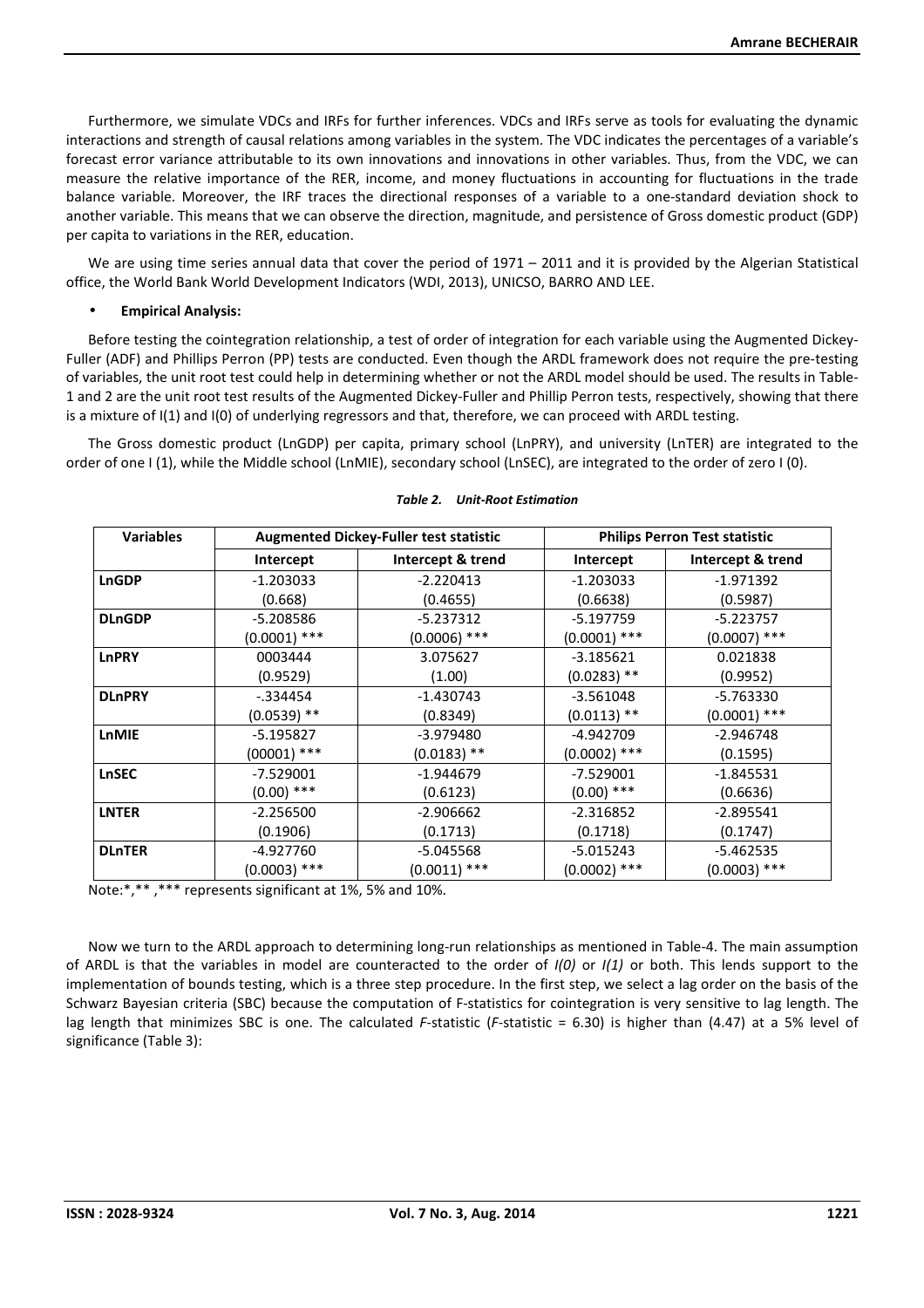| Dépendent Variable : LnGDP |              |                |  |
|----------------------------|--------------|----------------|--|
| F-statistic=6.30           |              |                |  |
| Upper value                | higher value | critical value |  |
| 3.19                       | 4.47         | 5%             |  |
| 2.65                       | 3.79         | 10%            |  |

#### *Table 3. Testing for existence of a level relationship (Pesaran et al. (2001))*

 Using a restricted intercept and no trend as reported by Pesaran et al. (2001). This implies that the null hypothesis of no cointegration is rejected at 5% and that, therefore, there is a cointegrating relationship among the variables.

The empirical results of the long-run model obtained by normalizing the trade balance are presented in Table-4 (ARDL (1,0,1,1,1) selected based on the Akaike information criterion [AIC]).

|  | Table 4. Estimated Long Run Coefficients using the ARDL Approach |
|--|------------------------------------------------------------------|
|--|------------------------------------------------------------------|

| ARDL (1,0,1,1,1) based on Schwarz Bayesian Criterion |                    |                                       |                    |
|------------------------------------------------------|--------------------|---------------------------------------|--------------------|
| <b>Dépendent Variable : (LnGDP)</b>                  |                    |                                       |                    |
| <b>Variables</b>                                     | <b>Coefficient</b> | t-Values                              | <b>Prob-Values</b> |
| <b>Constant</b>                                      | 2.068              | 0.51                                  | 0.61               |
| $LnGDP(-1)$                                          | 0.90               | 12.93                                 | $0.000***$         |
| LnPRY                                                | 0.024              | 0.088                                 | 0.93               |
| LnMIE                                                | $-1.13$            | $-3.58$                               | $0.001***$         |
| $LnMIE(-1)$                                          | 0.93               | 2.32                                  | $0.027**$          |
| <b>LnSEC</b>                                         | $-0.73$            | $-1.96$                               | $0.058*$           |
| $LnSEC(-1)$                                          | 0.72               | 2.63                                  | $0.013**$          |
| <b>LnTER</b>                                         | $-0.51$            | $-2.14$                               | $0.040**$          |
| $LnTER(-1)$                                          | 0.65               | 2.77                                  | $0.009***$         |
| $R^2 = 0.998$                                        |                    | F-Statistics(8,31)=2039.6 [0.000]     |                    |
| Adjusted- $R^2$ = 0.997                              |                    | <b>Durbin-Watson Stat</b><br>$= 2.52$ |                    |

Note:\*,\*\* ,\*\*\* represents significant at 1%, 5% and 10%.

The results indicate that the Gross domestic product per capita for the previous period is an important determinant of Gross domestic product per capita (LnGDP). Every 1% increase in GDP previous period yields an average 0.90% improvement in the Gross domestic product per capita (Akaike selection criterion results). Similarly, the sign of the Gross domestic product per capita for the previous period variable is consistent with the endogenous growth approach. The impact of education in the previous period on the Gross domestic product per capita is positive and statistically significant. Every 1% increase in (LnMIE(-1), LnSEC(-1), LnTER(-1)) yields an average Respectively (0.93%, 0.72%, 0.65%) improvement in the Gross domestic product per capita in the long run as suggested by AIC selection criterion. It indicates that the sum of elasticities of exports and imports exceeds unity in the long run and that devaluation/depreciation improves the trade balance.

Table 4 displays the long-term coefficients under ARDL Approach. Results reveal that, except for Middle school (LnMIE) and secondary school (LnSEC). the primary school (LnPRY), and university (LnTER) are statistically insignificant at 10% and 5% Respectively. So there is a long run relationship betwin primary school (LnPRY), university (LnTER) and the gross domestic product (GDP) in Algeria.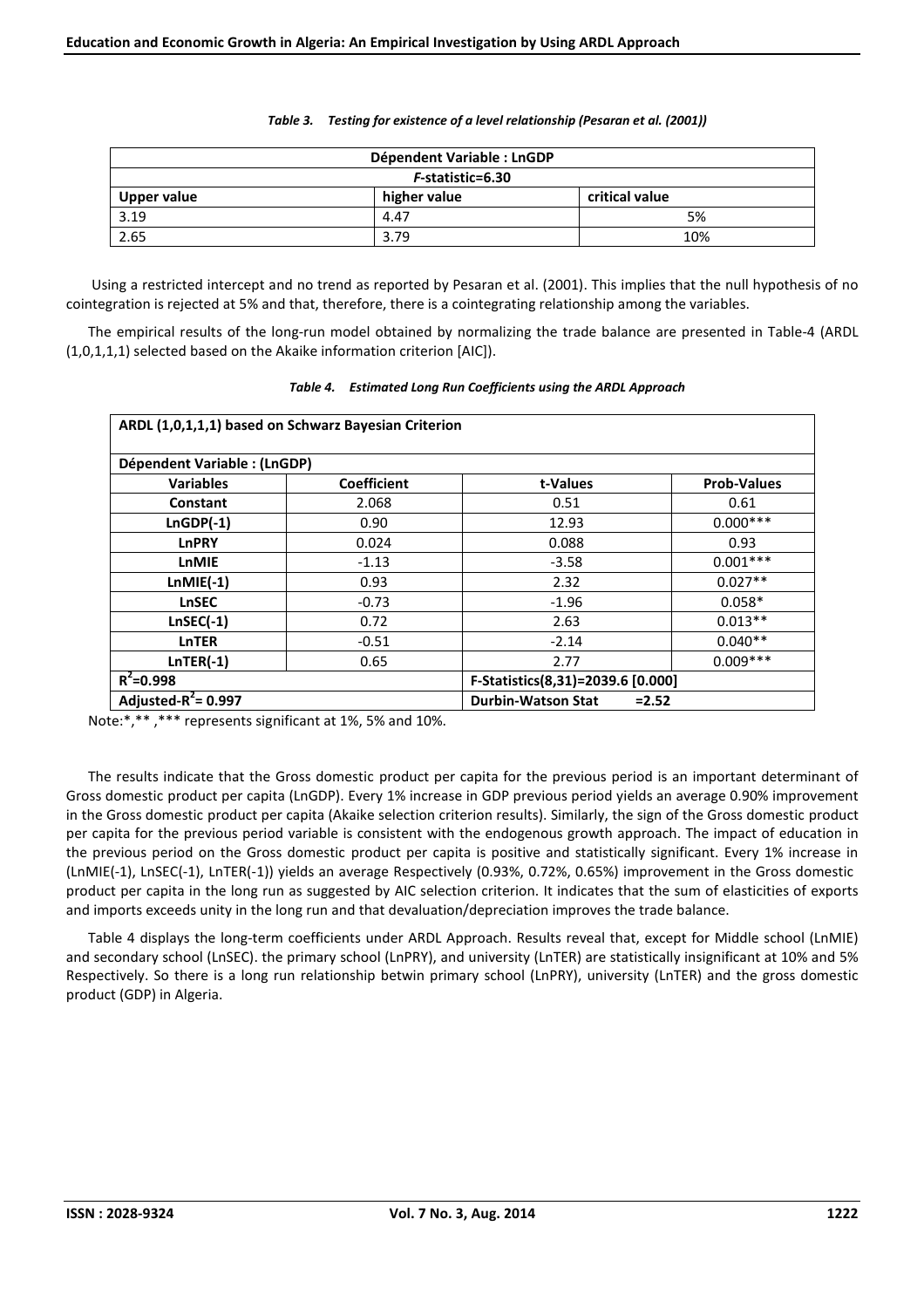| <b>Variables</b>           | <b>Coefficient</b> | <b>Prob-Values</b> |
|----------------------------|--------------------|--------------------|
| LnPRY                      | 1.38               | $0.09*$            |
| LnMIE                      | $-1.20$            | 0.268              |
| LnSEC                      | 0.72               | 0.335              |
| <b>LnTER</b>               | 0.65               | ***<br>0.000       |
| F-Statistics=10.15 [0.000] |                    | [2.50:3.80]        |

Note:\*,\*\* ,\*\*\* represents significant at 1%, 5% and 10%.

Error Correction Representation of above long run relationship is reported in Table 5, which captures the short-run dynamics of relationship among education variables and gross domestic product (GDP). The error correction model based upon ARDL approach establishes that changes in educations variables, are statistically insignificant while changes in GDP.

|  | Table 5. Error Correction Representation for the selected ARDL-Model |  |
|--|----------------------------------------------------------------------|--|
|--|----------------------------------------------------------------------|--|

| ARDL (1,0,1,1,1) based on Schwarz Bayesian Criterion |                    |                                       |  |
|------------------------------------------------------|--------------------|---------------------------------------|--|
| Dépendent Variable : (ΔLnGDP)                        |                    |                                       |  |
| <b>Variables</b>                                     | <b>Coefficient</b> | <b>Prob-Values</b>                    |  |
| Constant                                             | 2.068              | 0.61                                  |  |
| $\Delta$ LnGDP <sub>t-1</sub>                        | 0.15               | $0.001***$                            |  |
| <b>ALnPRY</b>                                        | 0.024              | 0.93                                  |  |
| $\Delta$ LnMIE <sub>t-1</sub>                        | 0.93               | $0.027**$                             |  |
| $\Delta$ LnSEC <sub>t-1</sub>                        | 0.72               | $0.013**$                             |  |
| $\Delta$ LnTER <sub>t-1</sub>                        | 0.65               | $0.009***$                            |  |
| $ECMt-1$                                             | $-0.11$            | $0.034**$                             |  |
| $R^2$ =0.55                                          |                    | F-Statistics=10.15 [0.000]            |  |
| Adjusted- $R^2$ = 0.55                               |                    | <b>Durbin-Watson Stat</b><br>$= 2.64$ |  |

Note:\*,\*\* ,\*\*\* represents significant at 1%, 5% and 10%.

The results of the ECM for trade balance are presented in Table-5. Most of the coefficients in the short run are significant, but, It is worth mentioning that these elasticities are not much lower than long run elasticities. It is also observed that primary school (LnPRY) is significant in long term but it is not statistically significant in short term.

We apply a number of diagnostic tests to the ECM, finding no evidence of serial correlation, heteroskedasticity and ARCH (Autoregressive Conditional Heteroskedasticity) effect in the disturbances. The model also passes the Jarque-Bera normality test, which suggests that the errors are normally distributed.

ECM (–1) is one period lag value of error terms that are obtained from the long-run relationship. The coefficient of ECM (– 1) indicates how much of the disequilibrium in the short-run will be fixed (eliminated) in the long run. As expected, the error correction variable ECM (–1) has been found negative and statistically significant. The Coefficient of the ECM term suggests that adjustment process is quite fast and 39 percent of the previous year's disequilibrium in equity prices from its equilibrium path will be corrected in the current year.

# **6 CONCLUSION**

This study examine the relationship among the Gross domestic product (GDP), education for the period 1971 to 2011 in Algeria by using ARDL approach based on bounds testing procedure proposed by Pesaran and Shin (2001). The ARDL approach has been applied as it more powerful procedure to explore the long run relationship as well short term dynamics of relationship and yields consistent estimates of the long-run coefficients that are asymptotically normal, irrespective of whether the underlying regressors are I(0) or I(1).

Data has been tested to examine econometric problems like serial correlation, functional form, normality, heteroscdasticity and unit root by using LM test, Ramsey Reset test, skewness and kurtosis test, white test and ADF Test and Phillip Parren Test respectively. Results indicate that, there is not econometric problems like autocorrelation.